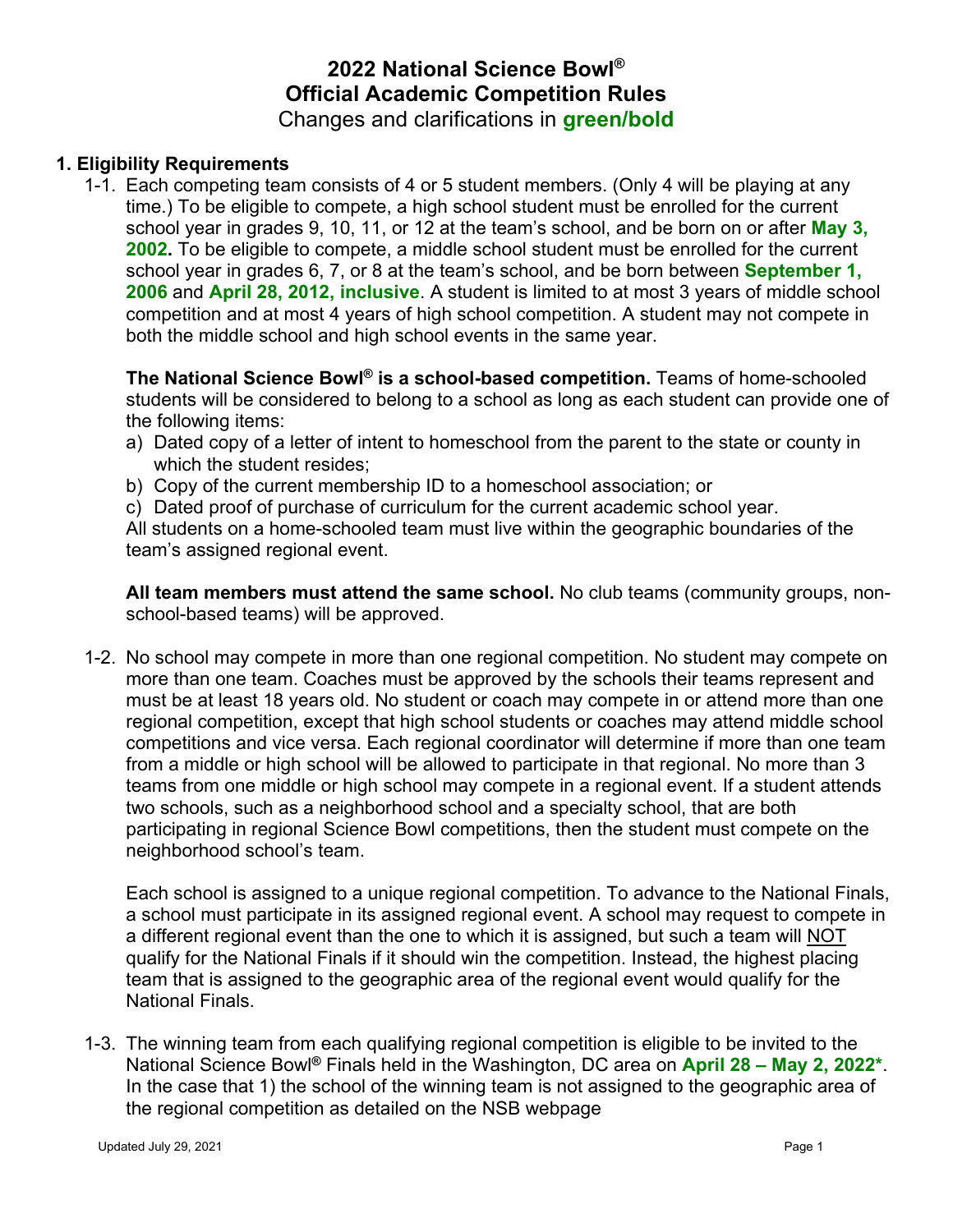(http://science.energy.gov/wdts/nsb/regional-competitions/) or 2) fewer than 4 players from the first-place team can attend and participate in all National Science Bowl**®** Finals activities, the invitation will be extended instead to the next highest place team from the geographic area and having at least 4 players who can attend. To be eligible for the National Science Bowl**®** Finals, a student must have competed at the regional competition on the team that attends the National Science Bowl**®** Finals.

*\*Please note: Depending upon guidelines from the Centers for Disease Control and Prevention, the commonwealth of Virginia, and the District of Columbia, the National Finals may also be a virtual event. The virtual/in-person status will be determined by March 1, 2022.* 

*If the 2022 National Finals are virtual, middle school teams will compete for the National Championship on Saturday, May 7, 2022, and high school teams will compete for the National Championship on Saturday, May 21, 2022. The "virtual" National Science Bowl rules will be in place for a virtual National Finals and will be posted [here](https://science.osti.gov/wdts/nsb/) in early March 2022.*

1-4. Within 2 weeks after its regional competition or by **March 15, 2022** (whichever comes first), the winning team's coach is required to inform the National Science Bowl® Coordinator of its availability to participate at the National Science Bowl**®** Finals. During this time of the school year, students are participating in a variety of activities and academic events that may conflict with their participation in the National Science Bowl**®** Finals (including, but not limited to, state or national athletic or academic tournaments, proms, International Baccalaureate, Advanced Placement, the USAMO, and SAT exams). In the interest of safety, continuity, and maximizing the educational value of the complete National Science Bowl**®** Finals experience, the National Science Bowl**®** requires students and coaches to take part in ALL of its events and activities. Therefore, no waivers will be granted or special arrangements made for students to participate in any conflicting activities or exams. If team members are involved in these pursuits, the students will need to determine which activities or events are in their best interests and make their selections within 2 weeks after their regional competition or by **March 15, 2022** (whichever comes first). All teams must arrive and depart on the designated dates and participate in all events as scheduled throughout the duration of the National Finals. If fewer than 4 students from the invited regional team are able to participate in all activities at all scheduled times, another team from their regional will be invited to replace them. All team members (students and coach) must travel together to and from the National Finals.

#### **2. Competition Structure**

- 2-1. Regional competitions have the option of choosing their tournament style, e.g., only double or single elimination, only round robin, or a combination of both. In round robin formats, numbers of wins, losses, and ties may be used to eliminate teams from further championship contention, but the scores themselves will NOT be used to eliminate teams. When all teams involved in a tie will advance to an elimination tournament, scores or procedures such as coin flips may be used as a tiebreaker for seeding purposes. (See Rule 9 below regarding tiebreakers at regional competitions.)
- 2-2. The National Science Bowl**®** Finals will use a round robin tournament format with 8 divisions for the preliminary rounds. Teams will be placed in divisions by drawing lots, with the number of teams per division as equal as possible. The number of teams in each division will depend on the number of teams participating in the competition. Each team will play every other team in its division. At the end of each round robin match, regardless of the overall score, 2 points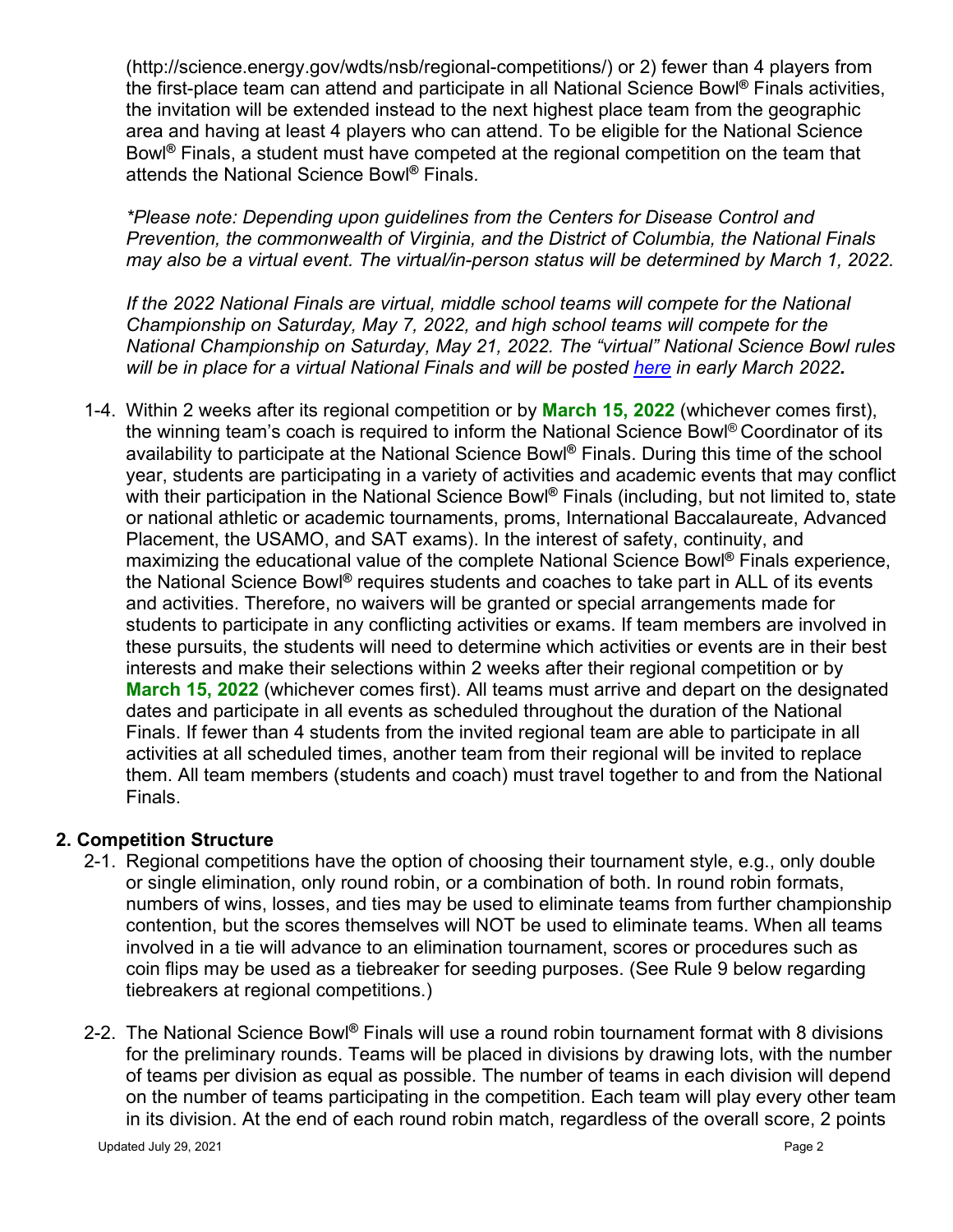are awarded for a win, one point for a tie, and zero points for a loss. The top 4 teams from each of the 8 round robin divisions will advance to the seeded double elimination tournament. (See also Rule 10-1.)

### **3. The Questions**

- 3-1. Two types of questions will be used: toss-up questions, worth 4 points, and bonus questions, worth 10 points. A toss-up question may be answered by any of the 4 members of either team that are actively competing. A team answering a toss-up question correctly will always get a chance to answer a bonus question; the other team is ineligible. Non-verbal communication among team members is allowed on toss-up questions, and both verbal and non-verbal communication is allowed on bonus questions. (See Rule 4-2.) The question categories for both middle school and high school are Biology, Chemistry, Earth and Space Science, Energy, Mathematics, and Physics.
- 3-2. No team will have more than one opportunity to answer a toss-up question. If neither team answers a toss-up correctly, the moderator will proceed to the next toss-up question.
- 3-3. Questions are either multiple-choice or short-answer. A participant may answer a multiplechoice question with either the letter answer (W, X, Y or Z) or the verbal answer; however, if the verbal answer is given, it must be exactly as indicated in the question or as read by the moderator. However, when the choices are mathematical expressions that would be conventionally written in symbols, common alternate expressions of the answer shall be accepted. For example, "square root of 2" and "square root 2" would both be accepted; "sine *x*" and "sine of *x*" would both be accepted. The determination of whether expressions are equivalent is a judgment call for the officials (see Rule 7-2). The only acceptable answer to a multiple-choice question will be the best of the 4 choices indicated in the question; in the event that more than one of the 4 choices is equally correct, then any of the correct choices will be acceptable. The official list of conventions used regarding questions and answers is contained in the appendix at the end of these Rules.
- 3-4. Once read in its entirety, a question will not be re-read.
- 3-5. For toss-up questions, the first player on either team to activate the lock-out buzzer system (or "buzz in") earns the right to answer the question, except that no player may buzz in until AFTER the moderator has identified the subject area of the question. If a player buzzes in prior to the reading of the subject area, the moderator will inform the player that they have buzzed in too soon, and may add time back to the clock, if necessary.
- 3-6. If the buzzer system demonstrably malfunctions during the play of a toss-up question for which both teams are still eligible, and the officials cannot ascertain which of two players on opposing teams was first to buzz in, the game clock will be paused, the question will be discarded, and the buzzer system will be repaired or replaced. (If the two players are on the same team, the officials will decide which should be recognized to complete play of the question.) When play is ready to resume, the next toss-up question will be offered to both teams. If this situation occurs on the last question of the round, the officials will obtain a replacement toss-up question.
- 3-7. On any toss-up or bonus question, the first response given, as determined by the officials, is the only one that counts. However, if a participant gives both a letter answer and a scientific answer to a multiple-choice question, both parts must be correct. Any prefacing remarks that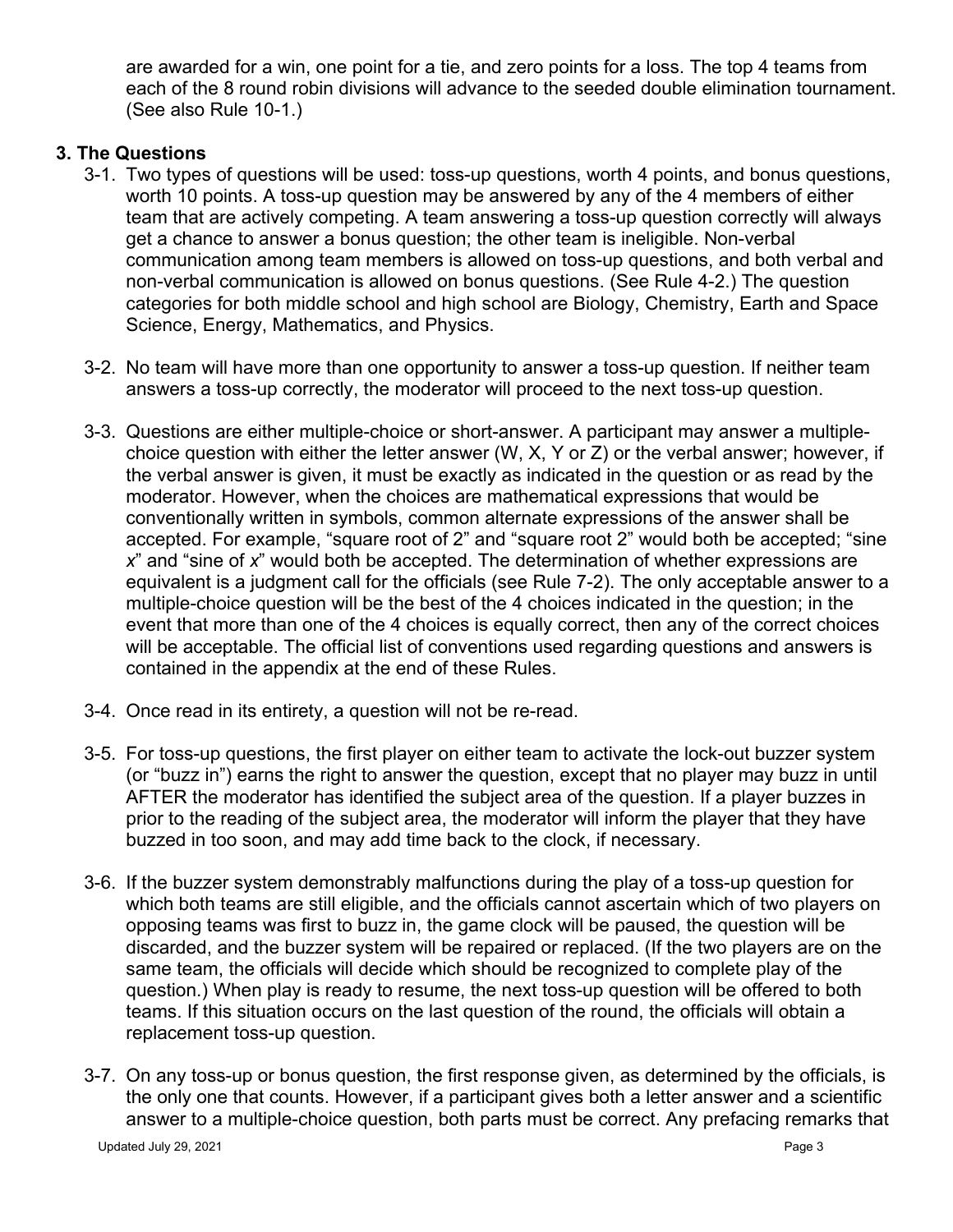do not directly answer the question, such as "my answer is" or repeating the question, will be considered delaying the game and counted as an incorrect answer. (Note: a very short "um", "er", or vocal stumble is acceptable, provided the officials do not consider it delaying the game.) The moderator may interrupt a player in the process of giving an incorrect answer at any time, so as to continue the flow of the game.

- 3-8. If the first team's answer to a toss-up question is wrong and the question was completely read, the other team is given the opportunity to answer it. The second team is allowed another 5 seconds to buzz in after the moderator indicates the answer is wrong or that a blurt or verbal communication has occurred. (See Rules 4-1 and 4-2.)
- 3-9. The answer to a bonus question must come from the team's captain. The moderator must ignore an answer from anyone but the captain on the bonus question. If the moderator inadvertently responds to someone other than the captain while indicating whether an answer is correct, or to the captain before the answer is being given, the officials will replace the game time used in that bonus, and the next bonus question will be read to the team playing the bonus. If this situation occurs on the last question of the round, the officials will obtain a replacement bonus question.
- 3-10. The team that is not playing a bonus question or that has lost its opportunity at a toss-up question must not distract the opposing team while it hears and answers the question. If the non-playing team engages in behavior that is visually, verbally, or audibly distracting**,** the opposing team will be awarded the following:
	- a) For toss-up questions: 4 points for the toss-up question, the option of having 20 additional seconds run off the clock, and the opportunity to answer the bonus question. The moderator will then proceed to the next toss-up.
	- b) For bonus questions: 10 points for the bonus question and the option of having 40 additional seconds run off the clock. The moderator will then proceed to the next tossup.

Deliberately buzzing during questions for the opposing team will be called a distraction. However, during each round, each team will be allowed one "accidental" buzz during questions for the opposing team. The first accidental buzz by a team during a game will not extend the period the opposing team has to play its toss-up or bonus question. All subsequent accidental buzzes by that team during questions will be called distractions.

#### **4. Verbal Recognition & Communication**

4-1. The only player who may answer a toss-up question is the one who has buzzed in first. Before answering a toss-up question, the team member who has buzzed in must be verbally recognized by the moderator or question judge. (Before the match, the official who will be recognizing participants will be identified.) If a player from a team that has buzzed in answers before being recognized, it is termed a blurt and the moderator will award 4 points to the opposing team, but will not indicate whether the answer was correct or not. (Involuntary sounds such as sneezes will be ignored.) The toss-up question is then offered to the opposing team, if still eligible. If the question has not been completely read, the question will be reread in its entirety, and the opposing team will have an opportunity to answer the tossup question, and, if correct, a chance to answer the bonus question.

### 4-2. **On toss-up questions, team members may communicate with each other non-verbally (e.g., in writing, by hand-signals, or by mouthing words). They may not, however, audibly communicate verbally. If audible verbal communication occurs before one of**

Updated July 29, 2021 **Page 4**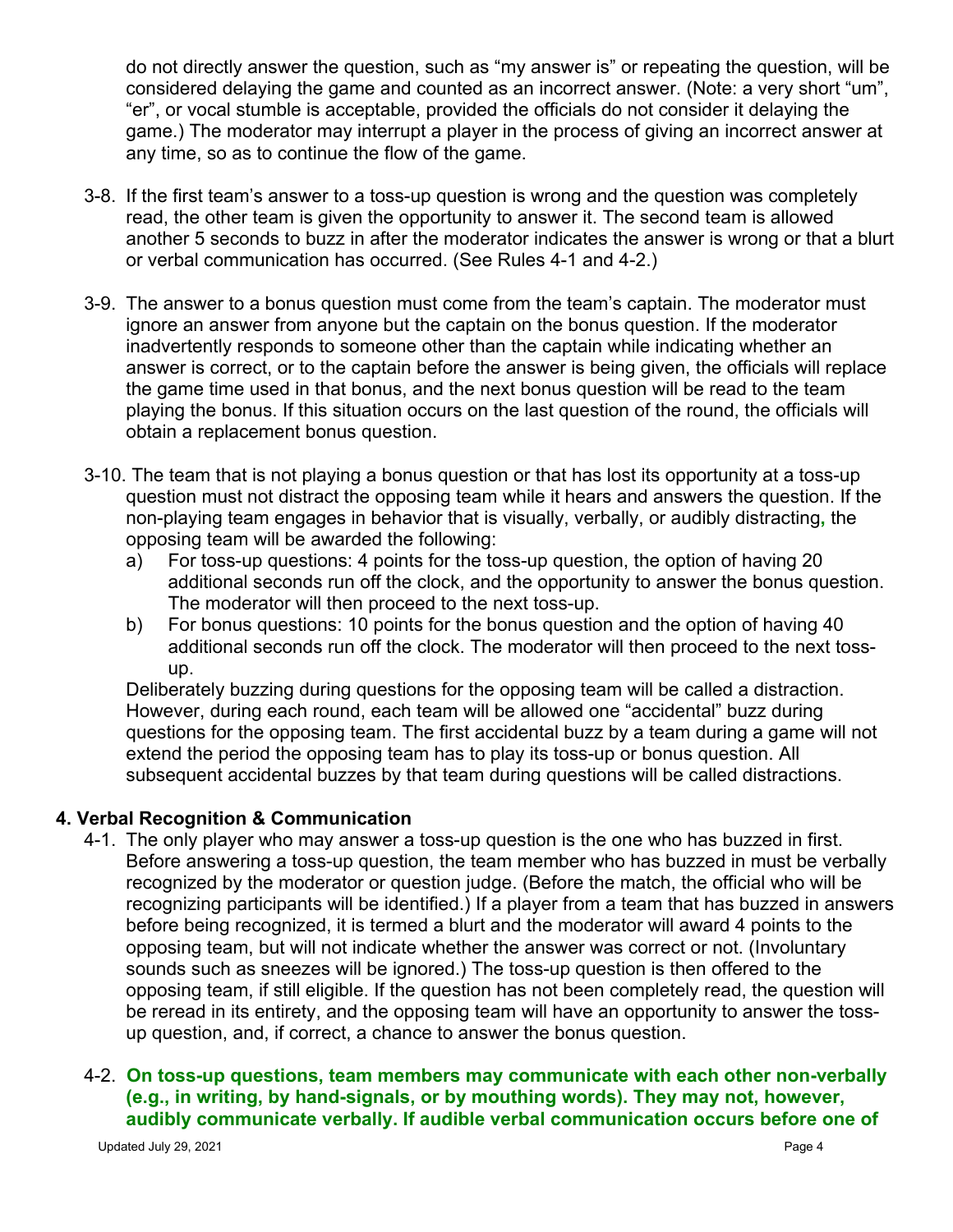**their team members buzzes in, or if any team member gives an answer without buzzing in, any answer given does not count, the moderator will not indicate whether the answer given was correct or not, and the team loses the right to answer the tossup question. The question is then offered to the opposing team, if still eligible. If audible verbal communication occurs after one of their team members buzzes in, the communication is then classified as a blurt as in Rule 4-1, and 4 penalty points will be awarded to the opposing team.**

- 4-3. If both teams are eligible to answer a toss-up question, a player has buzzed in, and a player from the opposing team gives an answer, the answer of the second player will be treated as audible verbal communication without buzzing in, as in Rule 4-2. If the team of the player who incorrectly answers was ineligible for the toss-up question, this is treated as a distraction. (See Rule 3-10a.)
- 4-4. If the moderator inadvertently gives the answer to a toss-up question without giving either team a chance to respond, the moderator will proceed to the next toss-up question. If this situation occurs on the last question of a round, the officials will obtain a replacement toss-up question.
- 4-5. For a toss-up question, after an incorrect answer or a blurt, if the moderator inadvertently gives the answer before allowing the second team to respond, the next toss-up question will be read to the second team in place of the inadvertently-answered question. If this situation occurs on the last question of a round, the officials will obtain a replacement toss-up question.
- 4-6. On a toss-up question, if the moderator inadvertently recognizes a player other than the one who buzzed in, the player who buzzed in will be allowed to answer as though they had been correctly recognized. If the player who was inadvertently recognized answers the question and is from the same team as the player who buzzed in, it will be considered a blurt, with 4 points awarded to the opposing team. If the player who was inadvertently recognized answers the question and is from the opposite team as the player who buzzed in, it will be treated as in Rule 4-3.

## **5. Timing**

- 5-1. The match is played until either the time expires or all of the toss-up questions (and earned bonuses for correct toss-ups) have been read. Regional competitions will have two 8-minute halves with a 2-minute break. Halves at the National Science Bowl**®** Finals will be 10 minutes with a 2-minute break. Each half begins with a toss-up question. Note: At the National Science Bowl**®** Finals, some of the High School double elimination rounds will contain visual bonus questions. The rounds containing visual bonus questions will have two 12-minute halves with a 2-minute break. At the National Finals, Double Elimination Rounds Ten and Eleven will have 5-minute breaks.
- 5-2. After reading a toss-up question, the moderator will allow 5 seconds for the 2 teams to respond before proceeding to the next toss-up question. Timing will begin after the moderator has completed reading the toss-up question, including all choices on a multiple-choice question.
- Updated July 29, 2021 **Page 5** 5-3. A participant who has buzzed in on a toss-up question must answer the question promptly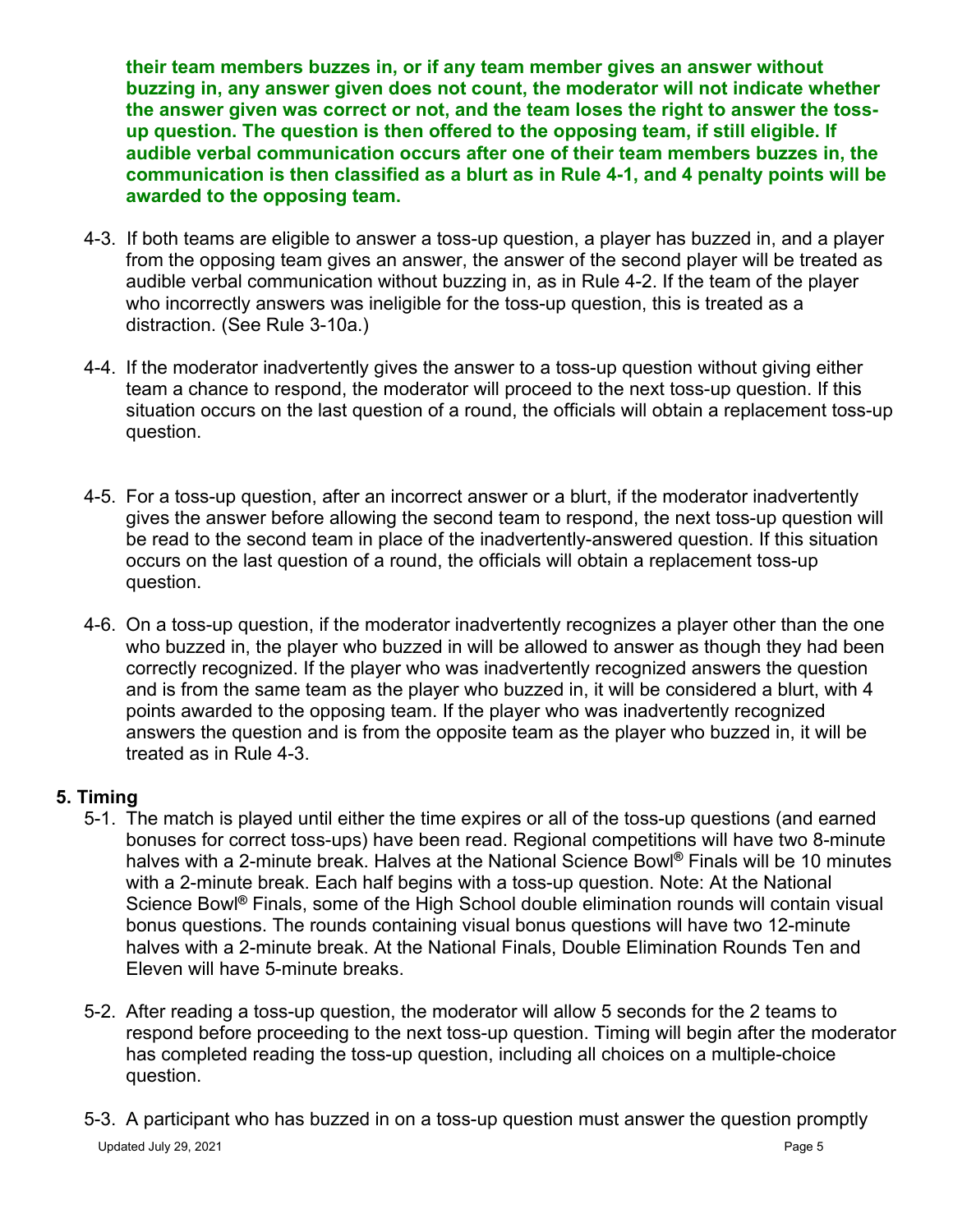after being verbally recognized by the moderator or question judge. After recognizing a participant, the moderator will allow for a natural pause (up to 2 seconds), but if the moderator determines that stalling has occurred, it will be treated as a wrong answer.

- 5-4. After a team member has answered a toss-up question correctly, the team will be given the opportunity to answer a bonus question. The team will have 20 seconds for its captain to begin to give its answer to the bonus question**;** timing will begin after the moderator has completed reading the bonus question, including all choices on a multiple-choice question. Note: On visual bonus questions at the National Science Bowl**®** Finals, the team will have 30 seconds for its captain to begin to give its answer to the visual bonus question.
- 5-5. On a bonus question, the signal "5 SECONDS" will be given by the timekeeper after 15 seconds of the allowed 20 seconds have elapsed. Additionally, the timekeeper will indicate the end of the 20-second bonus period by saying "TIME." If the team captain has not begun the response before the timekeeper calls "TIME," the answer does not count. If the team captain has begun the response, they may complete the answer, but must proceed through it without stalling. Note: On visual bonus questions at the National Science Bowl**®** Finals, the signal "5 SECONDS" will be given by the timekeeper after 25 seconds of the allowed 30 seconds have elapsed.
- 5-6. If a toss-up question is begun before time expires in a half, that question will be finished under the usual rules of play, including the bonus if the toss-up is answered correctly. The half is then over. A question will be considered to have been begun if the subject area has been completely read. The second half will begin with the first toss-up question not read in the first half.

| <b>Type of Question</b>                         | <b>Time Allowed</b>                                                                                                                                                                                                                        |
|-------------------------------------------------|--------------------------------------------------------------------------------------------------------------------------------------------------------------------------------------------------------------------------------------------|
| Toss-up                                         | Teams have 5 seconds to buzz in after question is read. If no team<br>has buzzed in, Timer will say "TIME".                                                                                                                                |
| Toss-up: Buzz in after<br>Toss-up has been read | Player buzzing in must answer within natural pause (up to 2)<br>seconds) after being recognized. If not, Moderator will call a stall.                                                                                                      |
| <b>Bonus</b>                                    | Team gets 20 seconds to discuss. After 15 seconds, Timer will<br>announce "5 seconds". If no answer after 20 seconds, Timer will<br>say "TIME".                                                                                            |
| End of Game                                     | Each half is 8 minutes. At 8 minutes, Timer will say "Half" or<br>"Game" as soon as the last question is completed. A question that<br>is begun before time expires will be completed, but no more toss-<br>ups will be read in that half. |

## **Summary of Timing – Regional Events**

#### **6. Scoring**

- 6-1. Toss-up questions are worth 4 points, and bonus questions are worth 10 points.
- 6-2. If a toss-up question is interrupted (that is, not completely read by the moderator), the player is recognized, and the answer is correct, the team will receive 4 points. If the answer is incorrect, or if a player from the team buzzing in answers without being verbally recognized,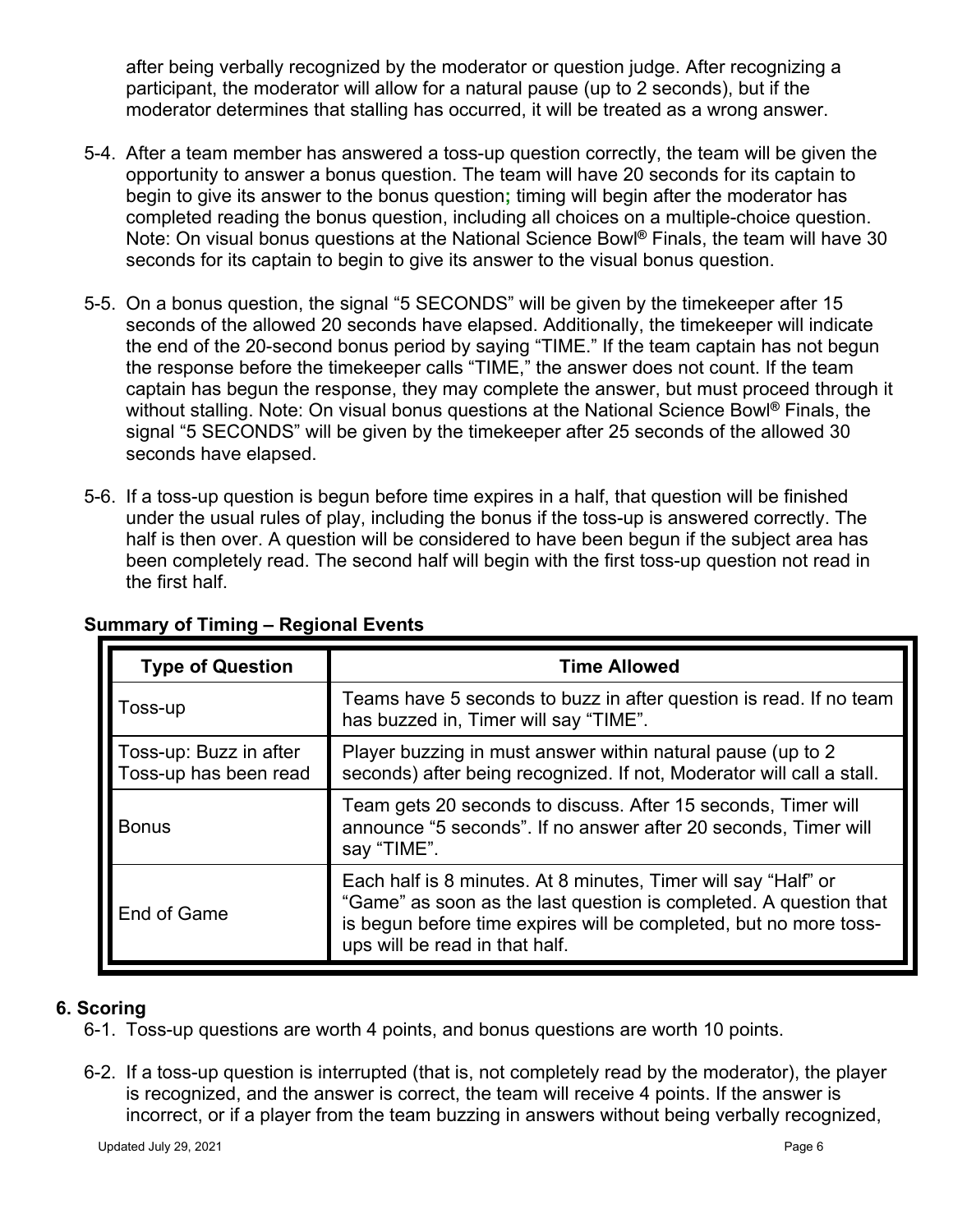or if audible verbal communication occurs on the team buzzing in, 4 points will be added to the opposing team's score. If the opposing team is still eligible for the toss-up, it will have the toss-up question re-read from the beginning, be given an opportunity to answer it, and, if correct, have an opportunity to answer the bonus question.

- 6-3. The "double interrupt". If a toss-up question is interrupted and a team incurs a penalty as in the previous rule, 4 points are added to the opposing team's score. The moderator will then proceed to re-read the question from the beginning. However, if the opposing team buzzes in at any time before the re-reading is completed and subsequently incurs a penalty as in the previous rule, 4 points will be added to the first team's score, and the moderator will proceed to the next toss-up question.
- 6-4. Blurt penalties are 4 points awarded to the opposing team. (See Rule 4-1.)
- 6-5. For games that occur in the elimination tournaments, if the score is tied at the end of the match, a series of 5 toss-up questions will be used to break the tie. Usual toss-up timing and scoring rules and interrupt, blurt, and communication penalties are in effect during tiebreakers. (See Rules 4-1, 4-2, and 6-2.) There are no bonuses or game clock during tiebreakers. If the teams are still tied after the 5 questions, additional 5 toss-up question tiebreaker matches will be played until the tie is broken.

| <b>Type of Question</b>                                                                                                  | <b>Points Awarded</b>                                             |
|--------------------------------------------------------------------------------------------------------------------------|-------------------------------------------------------------------|
| Correct Toss-up (or distraction by non-<br>playing team)                                                                 | +4 points & eligible for bonus question                           |
| <b>Incorrect Toss-up</b>                                                                                                 | +0 points                                                         |
| Correct Bonus (or distraction by non-<br>playing team)                                                                   | +10 points                                                        |
| <b>Incorrect Bonus</b>                                                                                                   | +0 points                                                         |
| Interrupted Toss-up:<br>- Correct Answer                                                                                 | +4 points & eligible for bonus question                           |
| - Incorrect Answer                                                                                                       | +4 points to opposing team                                        |
| After a team member buzzes in:<br>- Unrecognized Toss-up (Blurt)<br>- Unrecognized Interrupted Toss-up (also<br>a Blurt) | +4 points to opposing team                                        |
| - Audible Verbal Communication among<br>players                                                                          |                                                                   |
| Before a team member buzzes in:<br>- Answering a toss-up<br>- Audible Verbal Communication among<br>players              | +0 points, but team is disqualified from<br>answering the toss-up |

## **Summary of Scoring**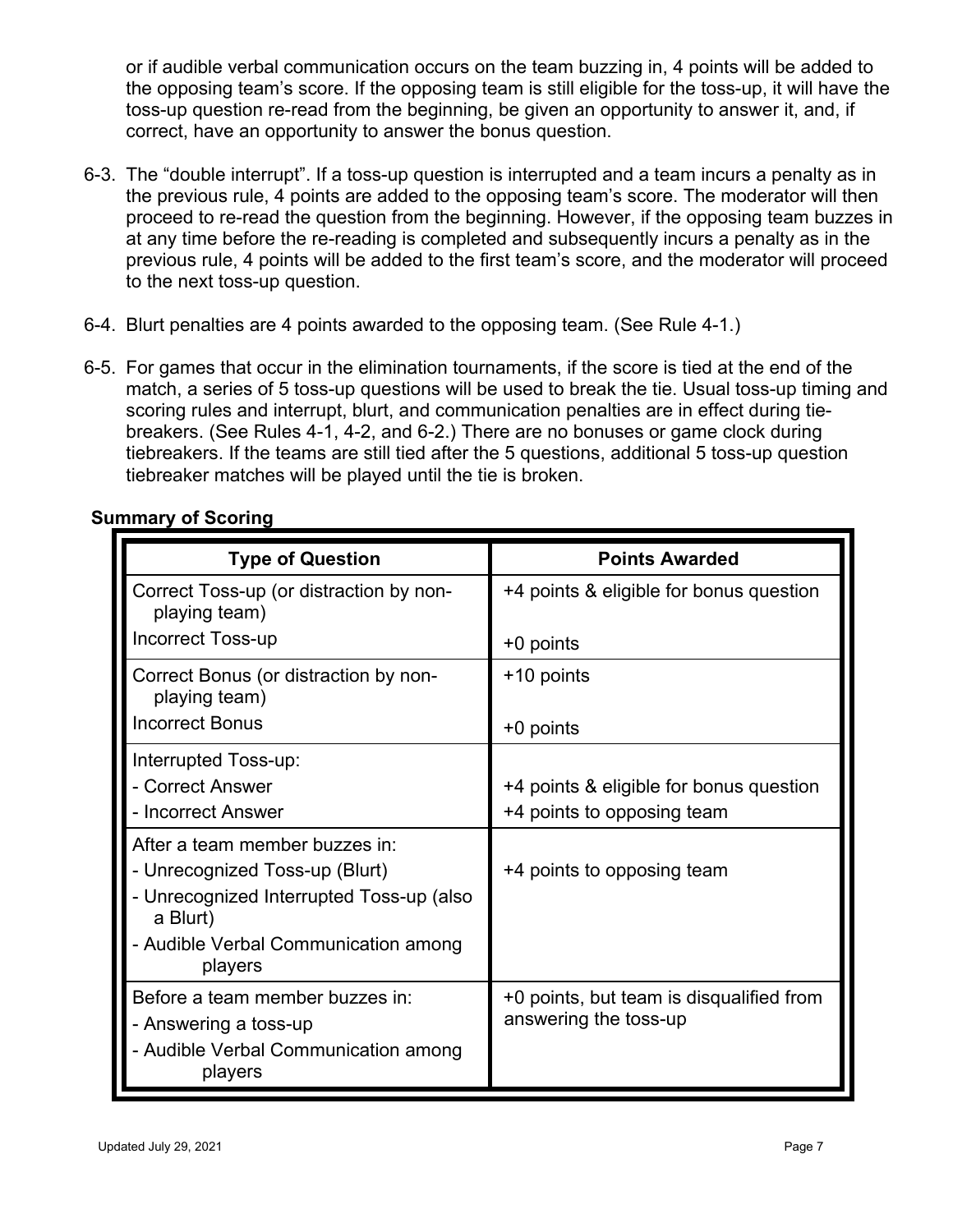## **7. Challenges**

- 7-1. Challenges must be made before the moderator begins the next question, or, for the last question of a half, within 3 seconds of the end of that half. No challenges may be made during the play of a question. All challenges must come from the 4 members of each team who are actively competing. The fifth team member, coach, and others associated with a team may not become involved in challenges or their discussion. If anyone associated with a team, other than the 4 active team members, initiates or discusses a challenge, the team will have the challenge ruled against it. All decisions of the judges are final. Note: Regardless of subsequent questions having begun, issues involving scoring errors or game clock management can be initiated by anyone in the room, until the game officially ends, three seconds after the final question is over. If such issues can be resolved, they may corrected by the officials.
- 7-2. Challenges may be made either to scientific content (i.e., whether an answer is scientifically correct or not) or to the administration of the rules (e.g., whether the rules are being correctly interpreted and applied). Challenges may NOT be made to judgment calls by the officials, including but not limited to whether a question has been interrupted, whether 5 seconds have elapsed before a player buzzes in on a toss-up, whether 20 seconds have elapsed before a captain begins answering a bonus, whether two verbalizations of a mathematical expression are equivalent, whether the non-playing team has engaged in distracting behavior during a question, whether a half has expired before a new toss-up question begins, whether a stall or blurt has occurred, whether players have audibly verbally communicated during a toss-up, whether a player has given a first response, whether an answer has been pronounced correctly, whether an answer to a multiple-choice question is exact, whether a verbal answer to a short-answer list question is sufficient, whether time should be added back to the clock, whether a buzzer system has malfunctioned (and, if so, whether the first player to buzz in can be identified), or whether a non-playing audience member has shouted an answer, including whether the shouter is associated with one of the 2 teams.
- 7-3. Challenges to scientific content will be limited to 2 unsuccessful challenges per team per round, including tiebreaker questions. Successful challenges do not count against this limit. After the second unsuccessful challenge for a team during a round, that team will not be allowed any further challenges to scientific content during that round. Challenges to rules may be made at any time a question is not in play; however, whether a scientific challenge has been made and whether it has been successful are judgment calls, and may not be challenged, as per Rule 7-2.
- 7-4. Should a question or challenge arise during a match, the match and the clock will be stopped until the question is resolved. Once the question has been resolved, the match will continue from that point. Should the moderator decide that some time was lost due to the interruption in play, an appropriate amount of time will be put back on the clock.
- 7-5. If a team's answer to a toss-up question is judged incorrect, and they wish to challenge the ruling on the basis of scientific content, but the opposing team is still eligible for the toss-up, the first team must hold its challenge until after the opposing team has completed its toss-up opportunity. The first team should then state its challenge before the next bonus or toss-up question is begun. If the challenge is denied, play will proceed as usual from the end of the second team's answer. If the challenge is upheld, the second team's answer will be disregarded, as will any scoring for either team due to the second team's answer, and the time lost since the first team's answer was disallowed will be put back on the clock. The first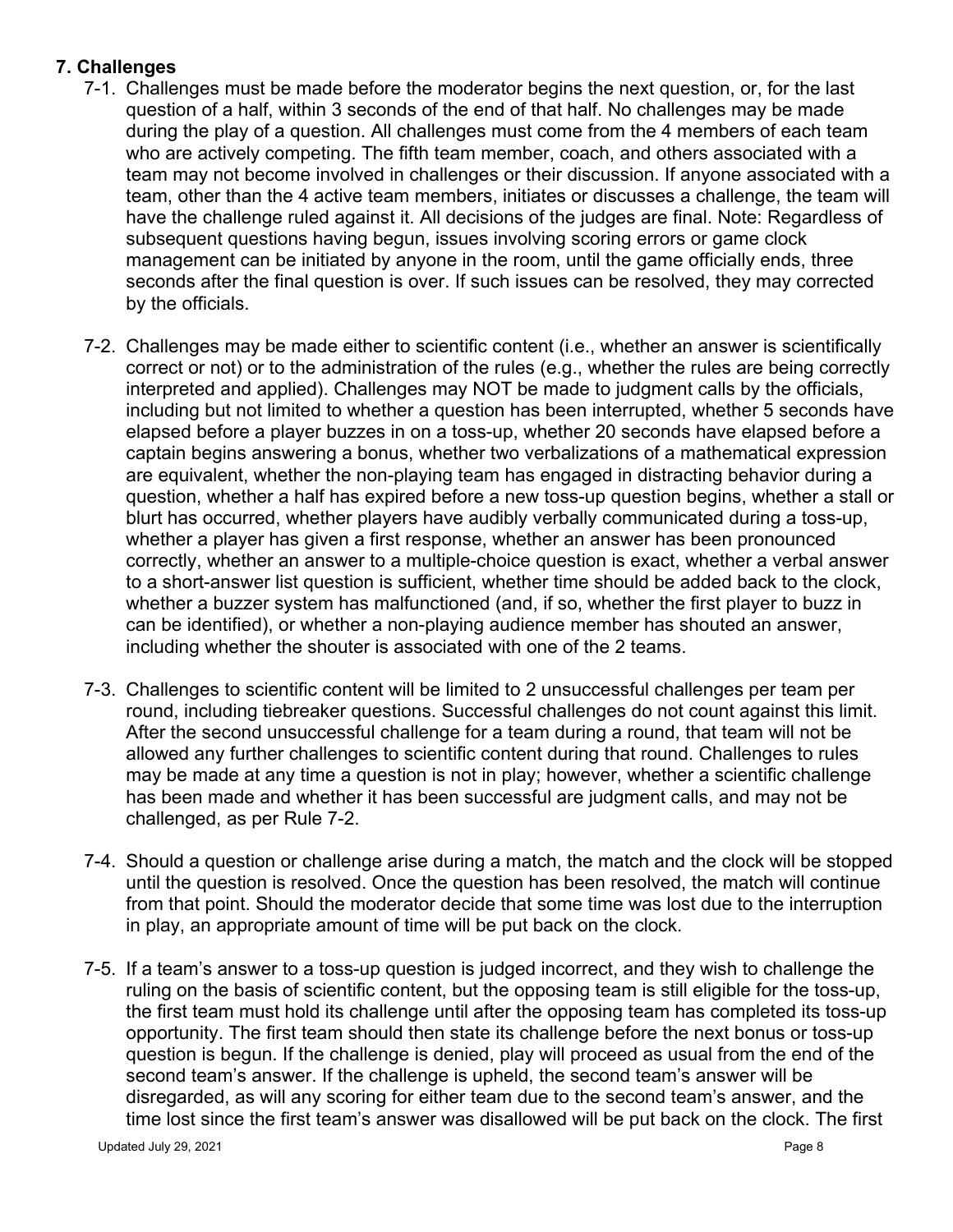team will then be awarded 4 points and have the opportunity to answer the bonus question.

7-6 If a team's answer to a toss-up question is judged correct, the opposing team challenges the ruling on the basis of scientific content, and the challenge is upheld, the first team's answer will be treated as incorrect. If the second team is still eligible to answer the toss-up question, it will be read the next toss-up question. If this situation occurs on the last question of a round, the officials will obtain a replacement toss-up question.

#### **8. Miscellaneous Rules**

- 8-1. Substitutions may be made only at the half or at the beginning of a tiebreaker round. If a team has 5 players, the player who did not play in the first half may substitute for any of the 4 starters. Teams may switch captains, but only at the half or at the beginning of a tiebreaker round.
- 8-2. No one in the audience may communicate with participants during the match; communication will result in ejection from the competition room. The officials may clear the room of coaches, substitutes, and spectators if communication is suspected. If someone in the audience shouts out an answer, and the team with which the shouter is associated can be determined, that team will forfeit the match. If the shouter cannot be determined by the officials to be associated with either team, the room will be cleared of everyone other than the officials and the eight players currently playing; the officials will add time back to the clock, and the question will be replaced with the next toss-up or bonus (whichever is appropriate). If this occurs on the last question of a round, one additional toss-up and/or bonus question will be obtained to finish the game. Note: at the National Finals, the room will not be cleared during Double Elimination Rounds Ten and Eleven.
- 8-3. Prior to each match, the two team coaches will introduce themselves to each other and will sit together toward the back of the competition room.
- 8-4. No notes may be brought to the competition table. Nothing may be written before the clock starts. Scratch paper will be provided at the beginning of each match and collected at halftime and at the conclusion of the match.
- 8-5. Calculators and electronic devices are not permitted during play. The team of a player using such devices during play will be disqualified from the tournament.
- 8-6. Coaches, non-playing team members, and spectators must not write down the questions or answers the moderator reads or use any electronic recording or transmitting device, including but not limited to digital cameras, cell phones, or computers during the match. At the National Science Bowl**®** Finals, coaches will be provided with a team score sheet to track the number of questions answered by each individual player on their team. No one else in the competition room is permitted to write or make notes of any kind during the active competition (other than the competing players). If this occurs, the individual(s) will be asked to leave the competition room.
- 8-7. No cell phones or electronic devices may be used by players, coaches, substitutes, or spectators once the match has started, including during the break between the two halves. If any electronic device is audible during the match, the person possessing the device must leave the room for the rest of the match, and the device may be subject to confiscation for the remainder of the tournament.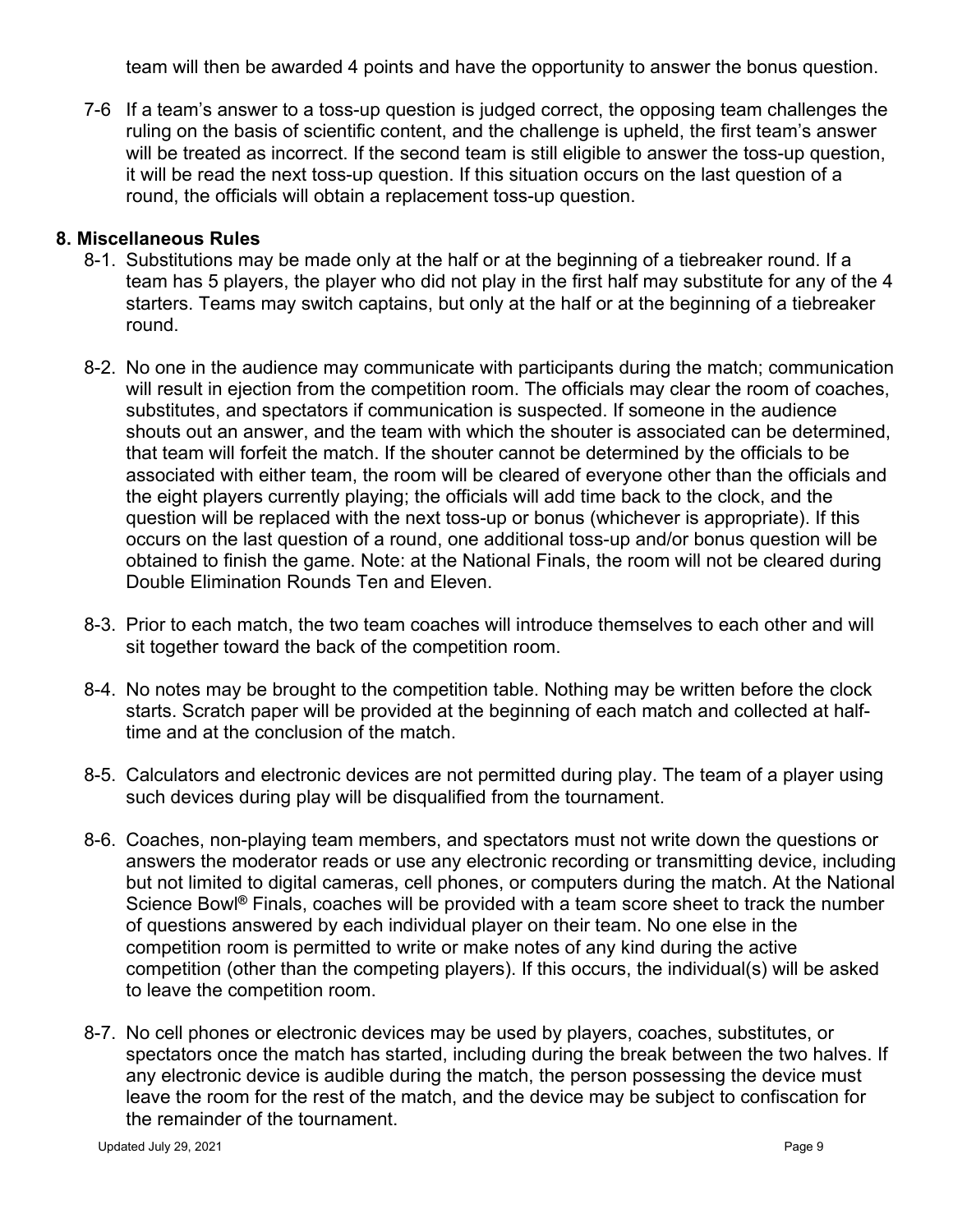8-8. At all times, players and coaches should conduct themselves with honor, respect, and good sportsmanship. The Tournament Director may disqualify any player, coach, or team engaging in conduct judged to be detrimental to the National Science Bowl.

## **9. Rules for the End of Round Robin Tournaments at Regional Events**

- 9.1. At regional events at the end of round robin play, teams will be assigned 2 points for each win, 1 point for each tie, and 0 points for each loss to decide which teams advance in the competition. If needed, a tie-breaking procedure in the following order will be used to determine advancing teams:
	- (i) Head-to-head won/loss record involving all teams tied for the advancing places. If this separates a group of two or more teams from the rest of the tied teams, the head-tohead record will be reapplied in the smaller group. Ties that cannot be resolved in this fashion will be broken using tiebreaker matches (see below). Once tiebreaker matches have begun, head-to-head results will no longer apply.
	- (ii) If 2 teams are tied, they will play a 5 toss-up question tiebreaker match as per Rule 6-5.
	- (iii) If more than two teams are tied, each team, in separate rooms, will be given the same series of five toss-up questions (no bonus questions will be used during this segment of the competition). The usual five seconds will be allowed for a competitor to buzz in after the question is completely read. There are no interrupt penalties (but also no reason to interrupt since all five questions will be read completely). Teams will be scored on the basis of +1 for each correct answer, -1 for each incorrect answer or blurt or communication, and 0 for each unanswered question. If two or more teams are still tied, procedure (ii) or (iii), as appropriate, will be used until the advancing teams are determined.
- 9.2. Under no circumstances will game scores themselves (as opposed to numbers of wins, losses, and ties) be used to eliminate teams from competition.

#### **10. Rules for the End of Round Robin Tournaments at the National Finals**

- 10-1. Double elimination tournaments will include 32 teams: the top 4 teams from each of the 8 divisions. At the end of round robin play, teams will be assigned 2 points for each win, 1 point for each tie, and 0 points for each loss to decide which 4 teams from each division advance in the competition.
- 10-2. For middle school teams, in the event of ties for the 4 positions from each round robin division qualifying for the double elimination tournament, the following tiebreaking procedures will be used in the following order:
	- (i) Head-to-head won/loss record involving all teams tied for places 1-4. If this separates a group of two or more teams from the rest of the tied teams, the head-to-head record will be reapplied in the smaller group. Ties that cannot be resolved in this fashion will be broken using tiebreaker matches (see below). Once tiebreaker matches have begun, head-to-head results will no longer apply.
	- (ii) If 2 teams are tied, they will play a 5 toss-up question tiebreaker match as per Rule 6-5.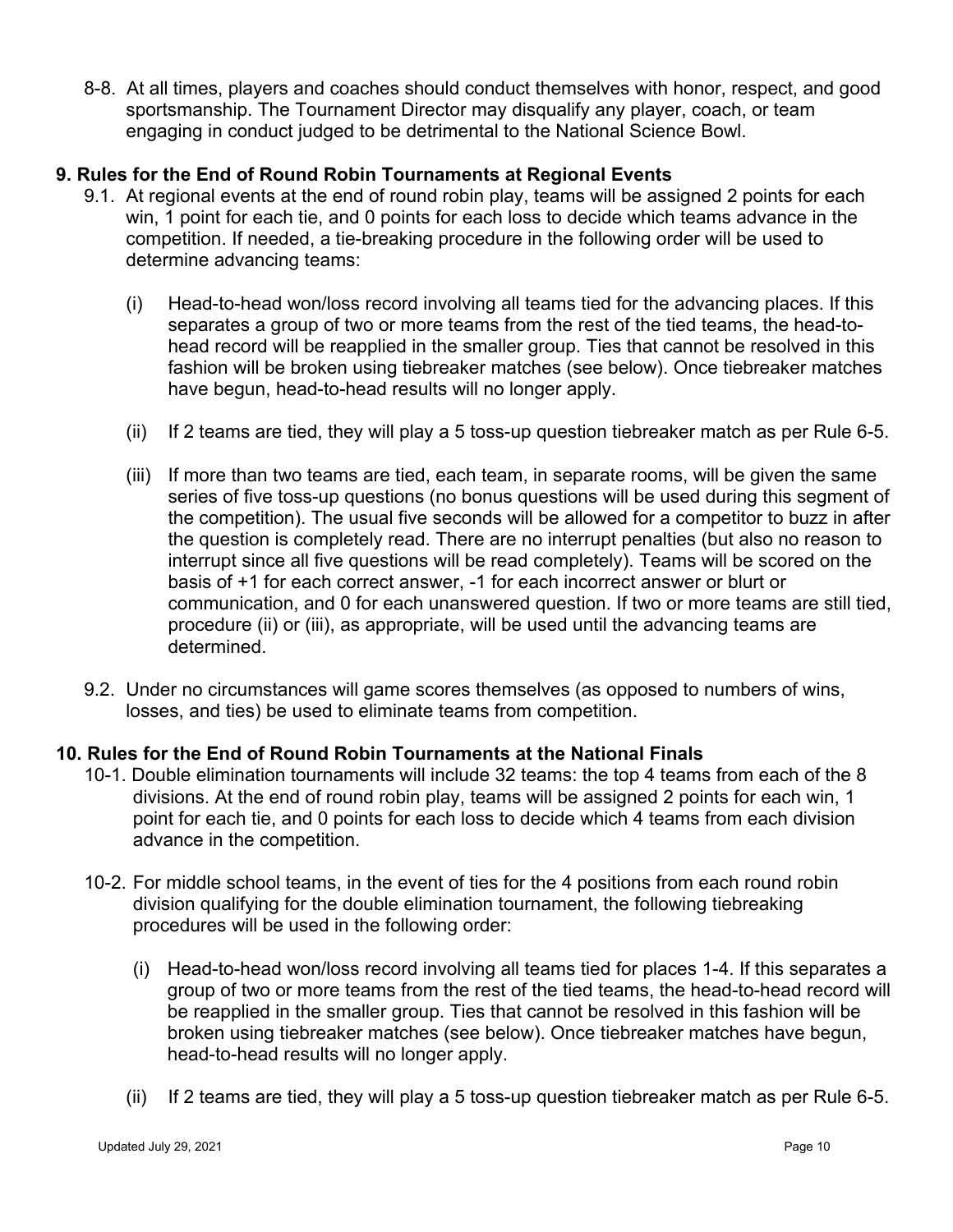- (iii) If more than two teams are tied, each team, in separate rooms, will be given the same series of five toss-up questions (no bonus questions will be used during this segment of the competition). The usual five seconds will be allowed for a competitor to buzz in after the question is completely read. There are no interrupt penalties (but also no reason to interrupt since all five questions will be read completely). Teams will be scored on the basis of +1 for each correct answer, -1 for each incorrect answer or blurt or communication, and 0 for each unanswered question. If two or more teams are still tied, procedure (ii) or (iii), as appropriate, will be used until the advancing teams are determined.
- 10-3. For high school teams, in the event of ties for the 4 positions from each round robin division qualifying for the double elimination tournament, the rankings of the teams in the Division Team Challenge will be used as the tiebreaker.

## **APPENDIX – Question Conventions**

- A-1 The following conventions will be followed for all questions, unless the question specifies otherwise:
	- a) Gravitational acceleration and factors related to motion Gravitational acceleration on Earth should be assumed to be  $9.8 \text{ m/sec}^2$  or 32 ft/sec<sup>2</sup>, dependent on whether the question is stated in terms of metric or English units, respectively. Questions involving gravitational acceleration will be assumed to have a setting near the surface of Earth. Non-specified factors affecting motion such as wind resistance, friction, etc. should be ignored.
	- b) Other physical constants The speed of light *c* will be assumed to be 300,000,000 meters/second or 186,000 miles/sec, dependent on whether the question is stated in terms of metric or English units, respectively. The speed of sound on Earth will be assumed to be 340 meters/second or 1125 feet/second, dependent on whether the question is stated in terms of metric or English units, respectively. Absolute zero will be assumed to be -273 degrees Celsius or -460 degrees Fahrenheit.
	- c) Mathematical systems Numbers will be assumed to be in base 10. Geometry will be assumed to be Euclidean. Arguments of trigonometric functions will be assumed to be in radian units. Bases of logarithms will be specified, except possibly in cases where the base is irrelevant.
	- d) Equally likely probabilities In probability problems involving an object such as a coin or die, the object should be considered fair, i.e., each possible outcome is equally likely. Common objects used in probability problems will be assumed to be standard, such as coins (2-sided), dice (6-sided), and cards (52 in a deck with jacks, queens, and kings as face cards). Probability problems involving female/male outcomes will assume that each have probability 1/2.
	- e) Functions Functions will be considered as functions of real numbers, with the domain considered to be the largest possible subset of the real numbers and the range considered to be the smallest possible subset of the real numbers for the corresponding domain.
- Updated July 29, 2021 **Page 11** Page 11 **Page 11** Page 11 A-2 The following conventions will be followed regarding the form of an answer to a short answer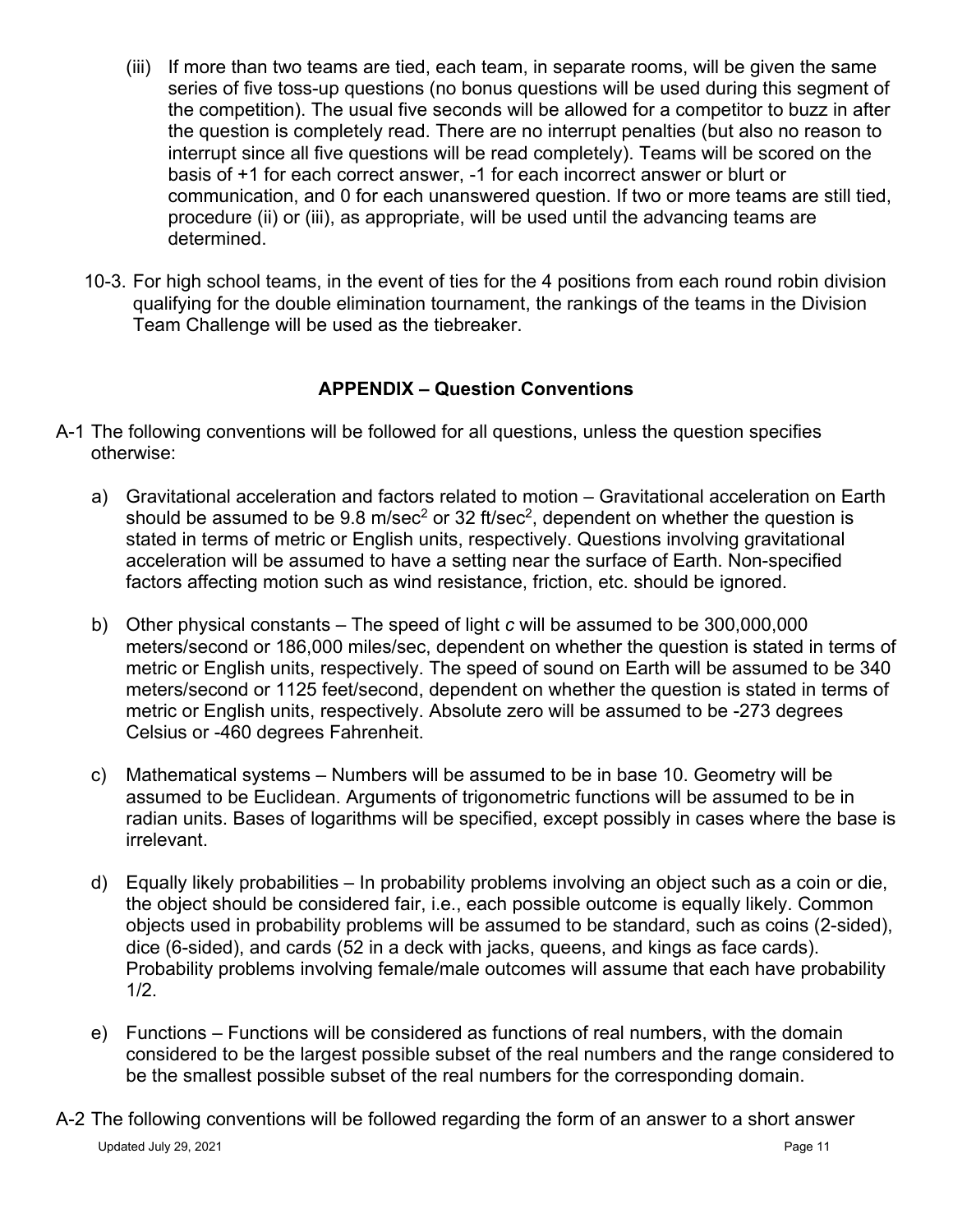question, unless the question specifies otherwise:

- a) Numerical answers All numerical answers must be given in exact and simplest form.
	- i) Answers that are integers must be expressed in integer form  $(e.g., 2<sup>3</sup>$  should be expressed as 8).
	- ii) Fractions and ratios that are part of answers must be in lowest terms. Fractions with absolute values greater than 1 may be expressed as either improper fractions or mixed fractions, and answers must not contain negative exponents (e.g.,  $\frac{12}{20}x^{-4}$  should be expressed as  $\frac{3}{5x^4}$ ).
	- iii) Answers that contain irrational numbers must be exact rather than approximate (e.g., the area of a circle of radius 3 should be expressed as 9π).
	- iv) Answers containing radicals must express the radical part in simplest rationalized radical form (e.g.,  $\frac{8}{\sqrt[3]{32}}$  must be expressed as 2 $\sqrt[3]{2}$ ).
	- v) Answers that involve a trigonometric angle  $θ$  must satisfy  $0 ≤ θ < 2π$  in radians or  $0 ≤ θ <$ 360 in degrees.
	- vi) Answers that are non-real complex numbers must be expressed in *a* + *bi* form; if either *a* or *b* is 0, stating the 0 term is optional. If trigonometric (polar) form is requested, the magnitude must be positive and the angle  $\theta$  must satisfy  $0 \le \theta \le 2\pi$  in radians or  $0 \le \theta \le$ 360 in degrees.
	- vii) Answers that are vectors must be expressed using the unit vectors *i*, *j*, and *k* (e.g., 4*i* + 3*j* − 2*k*). If a coefficient is 0, that term may be omitted (e.g, 4*i* + 0*j* − 2*k* may be expressed as 4*i* − 2*k).*
	- viii) Answers that are polynomials must be expressed in standard polynomial form, with terms in order of decreasing degree (e.g.,  $(x + 3)^2$  is expressed as  $x^2 + 6x + 9$ ).
	- ix) If the factored form of a polynomial is requested, the polynomial must be factored completely over the integers (e.g.,  $x^3 + x^2 - 2x - 2$  is factored as  $(x^2 - 2)(x + 1)$ ).
	- x) Equations must be solved over the real numbers (e.g., the solutions of  $x^4 - 9 = 0$  are  $+\sqrt{3}$ ).
	- xi) Numerals in bases other than 10 should be pronounced as individual digits (e.g., 234 base 6 should be pronounced as "two-three-four"). However, pronunciations such as "two hundred thirty-four" in the previous example will also be acceptable.
	- xii) Answers must not be expressed in scientific notation unless it is specifically requested. Answers must not be expressed as repeating decimals, but rather as fractions.
	- xiii) Answers that are decimals must be pronounced by stating the individual digits (e.g., 0.24 should be pronounced as "point-two-four" and not "twenty-four hundredths".
- b) Balancing chemical equations The coefficients of a balanced chemical equation must be integers with no common integer factor greater than 1.
- c) Biological classification An answer that is the name of a biological taxonomic classification may be the scientific name or a synonymous common name (e.g., Arthropoda or arthropods).
- d) Short answer questions with multiple answers When a short answer question asks for multiple answers, the answers may be given simply in the respective order in which they were asked or by identifying which is which (e.g., "What are the smallest and largest prime numbers less than 10" could be answered as "2 and 7" or as "largest is 7 and smallest is 2", but not as "7 and 2").